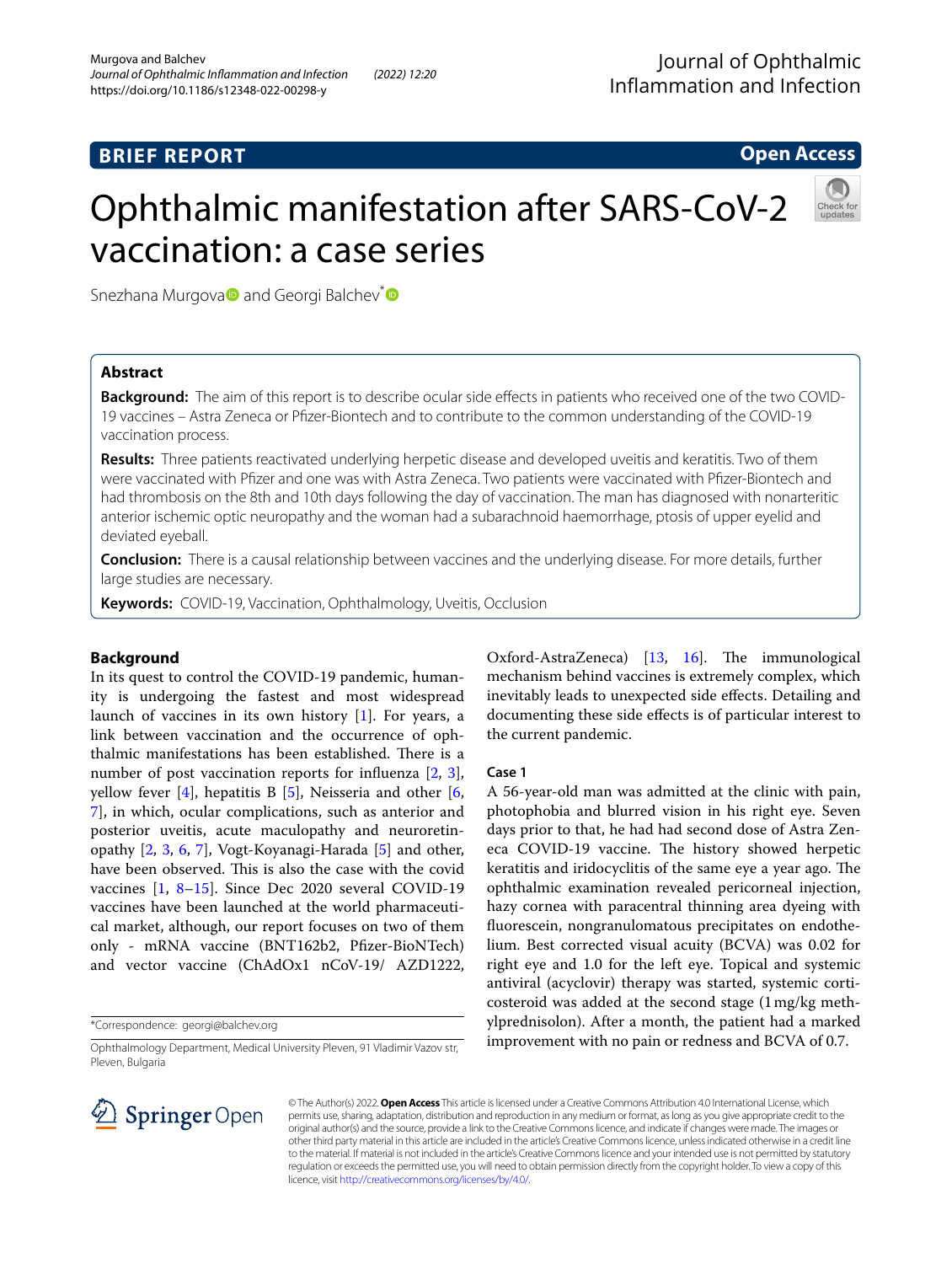## **Case 2**

An 89-year-old lady, admitted at the clinic with blurred vision and irritation in the left eye. Three weeks prior to that, she had second dose COVID-19 vaccine of Pfizer/ Biontech. The patient had an ocular history of central vein occlusion of the right eye a year ago and since then she couldn't see well with this eye. Both eyes had cataract surgery with intraocular lens implanted years ago. She also had history for glaucoma – topically treated and underlying herpetic uveitis. At the moment of presentation, her visual acuity of the right eye was hand movement and of the left eye 0.09. Ocular pressure was 23mmHg in the right eye and 28mmHg in the left eye. Examination of anterior segment of both eyes showed a picture of acute anterior uveitis with mild ciliary injection, a lot of keratic nongranolomatous precipitates, aqueous fare grade 2+. Fundus examination showed cup disc ratio 0.7, old fame shaped haemorrhages on the retina in right eye. Topical and periocular (15.78mg methylprednolsolon para-bulbar injection) corticosteroids, and antiglaucomatous therapy were administered. There was neither marked improvement during frst two weeks nor aggravation of the symptoms. Patient achieved BCVA of 0.1 in the 3rd week and 0.4 in the 2nd month.

## **Case 3**

A 50-year-old man was referred for ophthalmology examination, because of visual disturbances in his left eye. The patient had history for underlying herpes uveitis and a few episodes of iridocyclites several months prior to that, which until that moment was in remission. Besides, he had sufered from a mild COVID-19 infection 8 month ago. The patient had had received his second dose of Pfzer-Biontech vaccine 8days prior to ophthalmic exacerbation. On ophthalmic examination, BCVA was hand movement in the afected eye, fellow eye is 1.0. CRP and ESR are moderately elevated. No signs and symptoms from anterior segment. Moderate vitritis with exudations were present. Yellow-white lesions and haemorrhages corresponding to retinal necrosis were observed on the retina. Ultrasound reveals subtotal exudative retinal detachment. Antiviral therapy against the herpes (acyclovir) was introduced, steroids (1mg/ kg methylprednisolone) on second step, at least one day after acyclovir therapy. In the end, vitreal surgery was performed, due to enlargement of necrotic zones.

#### **Case 4**

A 45-year-old male was admitted at the ophthalmic clinic with complaints of visual disturbance of the left eye. Ten days prior to hospitalization, he had received second dose of Pfzer-Biontech vaccine. Medical history revealed slightly elevated blood pressure – 130/90mmHg, cholesterol 6.8, fasting blood sugar – 6.68, normal erythrocytes sediment rate (ESR). The rest of laboratory indices were in normal range. On ocular examination, visual acuity was 1.0 in both eyes. Intraocular pressure was normal in both eyes. Fundus examination found papilloedema and slightly dilated venous vessels. Perimetry showed inferior-temporal quadrantanopia. Fluorescein angiography was performed. Patient was diagnosed with nonarteritic anterior ischemic optic neuropathy (NA-AION) (Fig. [1](#page-1-0)). Vasodilators and anti-platelet therapy were introduced. Patient BCVA was preserved to 1.0.

## **Case 5**

52-year-old female, two weeks after vaccination with Pfzer-Biontech vaccine, with headache and raised blood pressure was admitted. During the night, the headache increased and the upper eyelid of the left eye dropped. Neurologist found subarachnoid hemorrhage and surgical treatment was done. Ophthalmic examination found ptosis of the left upper eyelid (Fig. [2](#page-2-6)). Visual acuity of both eyes was 1.0. Left eye had exotropia, limited movement to upgaze, downgaze and adduction. Pupil size was 6 mm with direct reaction afected. Fundoscopy examination was normal.

<span id="page-1-0"></span>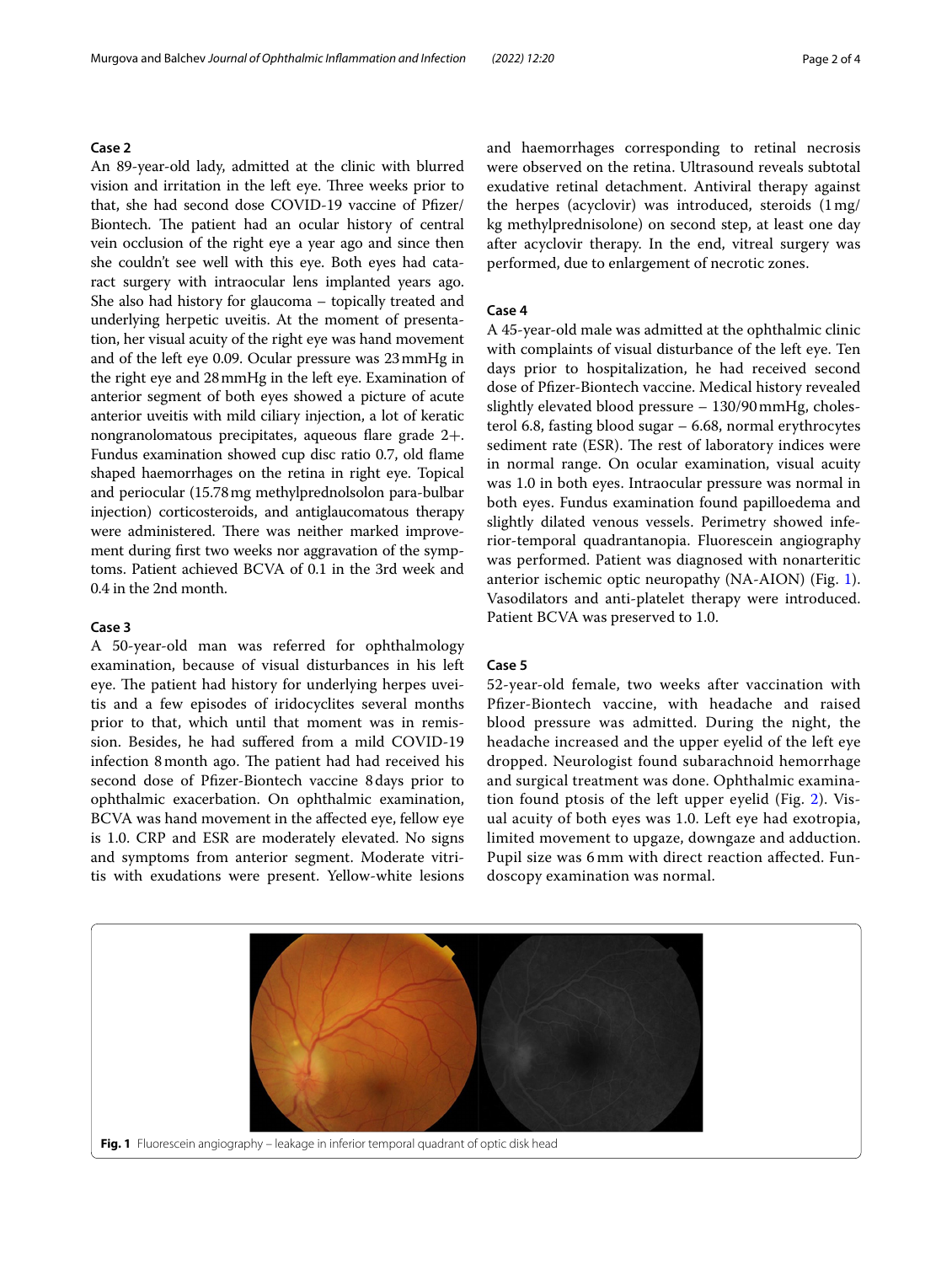

<span id="page-2-6"></span>**Fig. 2** Ptosis of upper eyelid of the left eye and temporal deviated left eyeball

## **Discussion**

Different post vaccination side effects have been described in the recent literature and drug's leaflet. Thrombosis of different types [[1,](#page-2-0) [9](#page-3-5), [13](#page-3-3), [17,](#page-3-6) [18\]](#page-3-7) and exacerbation of underlying herpetic disease  $[8-11, 1]$  $[8-11, 1]$  $[8-11, 1]$ [13,](#page-3-3) [19\]](#page-3-9) are among the most common. The same was observed in our case series. The average age of the cited complications in the literature coincides with that of our cases (58.4 years). The time of onset of complications is similar to that of paper written by Sen and Honovar [\[9](#page-3-5)].

Like other authors in the literature [\[8](#page-3-1)], our short case series shows a reactivation of underlying herpetic uveitis and keratitis in aggravated and fulminant manner, which led to retinal detachment in one patient. That seems to be happening around the tenth day of the second dose. The mechanism behind is still unclear, but as stated from Richardson-May et al. – molecular mimicry might trigger that immune response [\[19](#page-3-9)].

Our clinical observation of the described cases clearly shows that patients who had received Astra Zeneca vaccine are much likely to respond to low dose corticosteroids (around 40–80 mg of methylprednisolone), unlike those, who received Pfzer-Biontech, where even high dosage of steroids (more than 80 mg of methylprednisolone) shows not sufficient results. We couldn't find any reference in the literature concerning that statement.

The thrombosis is observed in unvaccinated patients, so it is difficult to associate them with vaccination in such small case series. However, medicine is based on a causal relationship, especially when tied to the specifc time of onset and should not be easily underestimated. Thrombosis can occur in small or big vessels, due to cross-reaction of neutralizing antibodies against SARS-CoV-2 spike proteins and activated T-helper-1 cells, prior to vaccination, as described by Tsukii et al. [\[17\]](#page-3-6). In our series, that happened in ophthalmic branch in one patient and in subarachnoid area in another patient, as can be seen, the thrombosis may be elsewhere, although, it may manifest in the eyes.

## **Conclusion**

The case series presents the two SARS-CoV-2 vaccines as a possible cause for new occlusions or activation of underlying herpetic disease. Larger studies are needed to prove the relationship between the vaccines and these rare adverse efects.

#### **Acknowledgements**

Not applicable.

#### **Authors' contributions**

All authors have equal contribution to the paper including: patient follow up and article preparation. There are no other parties to acknowledge. The author(s) read and approved the fnal manuscript.

#### **Funding**

No funding sources.

#### **Availability of data and materials**

The datasets used and/or analysed during the current study available from the corresponding author on reasonable request.

#### **Declarations**

#### **Ethics approval and consent to participate**

The study was conducted in accordance with principles for human experimentation, as defned in the Declaration of Helsinki, local Good Clinical Practice guidelines and local Medical University Pleven institution guidelines. Written informed consent was obtained from all patients available at corresponding author on request.

#### **Consent for publication**

Not applicable.

#### **Competing interests**

The authors have no conficts of interest to declare.

Received: 24 January 2022 Accepted: 8 June 2022 Published online: 23 June 2022

#### **References**

- <span id="page-2-0"></span>1. Panovska-Stavridis I, Pivkova-Veljanovska A, Trajkova S, Lazarevska M, Grozdanova A, Filipche V (2021) A rare case of superior ophthalmic vein thrombosis and thrombocytopenia following ChAdOx1 nCoV-19 vaccine against SARS-CoV-2. Mediterr J Hematol Infect Dis 13(1):1-3
- <span id="page-2-1"></span>2. Abou-Samra A, Tarabishy AB (2018) Multiple Evanescent White Dot Syndrome Following Intradermal Infuenza Vaccination. 27(4):528–530. <https://doi.org/10.1080/09273948.2017.1423334>[cited 2021 Dec 18]. Available from: [https://www.tandfonline.com/doi/abs/10.1080/09273948.](http://dx.doi.org/10.1080/09273948.2017.1423334) [2017.1423334](http://dx.doi.org/10.1080/09273948.2017.1423334)
- <span id="page-2-2"></span>3. Shah P, Zaveri JS, Haddock LJ (2018) Acute macular neuroretinopathy following the administration of an infuenza vaccination. Ophthalmic Surg Lasers Imaging Retina 49(10):e165–e168
- <span id="page-2-3"></span>4. Biancardi AL, HV de M (2019) Anterior and intermediate uveitis following yellow fever vaccination with fractional dose: case reports. Ocul Immunol Infamm 27(4):521–523 [cited 2021 Dec 18] Available from: [http://www.](http://www.ncbi.nlm.nih.gov/pubmed/30153765) [ncbi.nlm.nih.gov/pubmed/30153765](http://www.ncbi.nlm.nih.gov/pubmed/30153765)
- <span id="page-2-4"></span>5. Sood AB, O'Keefe G, Bui D, Jain N (2018) Vogt-Koyanagi-Harada Disease Associated with Hepatitis B Vaccination. 27(4):524–527. [https://doi.org/](https://doi.org/10.1080/09273948.2018.1483520) [10.1080/09273948.2018.1483520](https://doi.org/10.1080/09273948.2018.1483520) [cited 2021 Dec 18]. Available from: [https://www.tandfonline.com/doi/abs/10.1080/09273948.2018.1483520](http://dx.doi.org/10.1080/09273948.2018.1483520)
- <span id="page-2-5"></span>6. Jorge LF, de Queiroz R P, Gasparin F, Vasconcelos-Santos DV (2020) Presumed Unilateral Acute Idiopathic Maculopathy following H1N1 Vaccination. https://doi.org/10.1080/09273948.2020.1734213 [cited 2021 Dec 18]; Available from: https://www.tandfonline.com/doi/abs/10.1080/0927 3948.2020.1734213